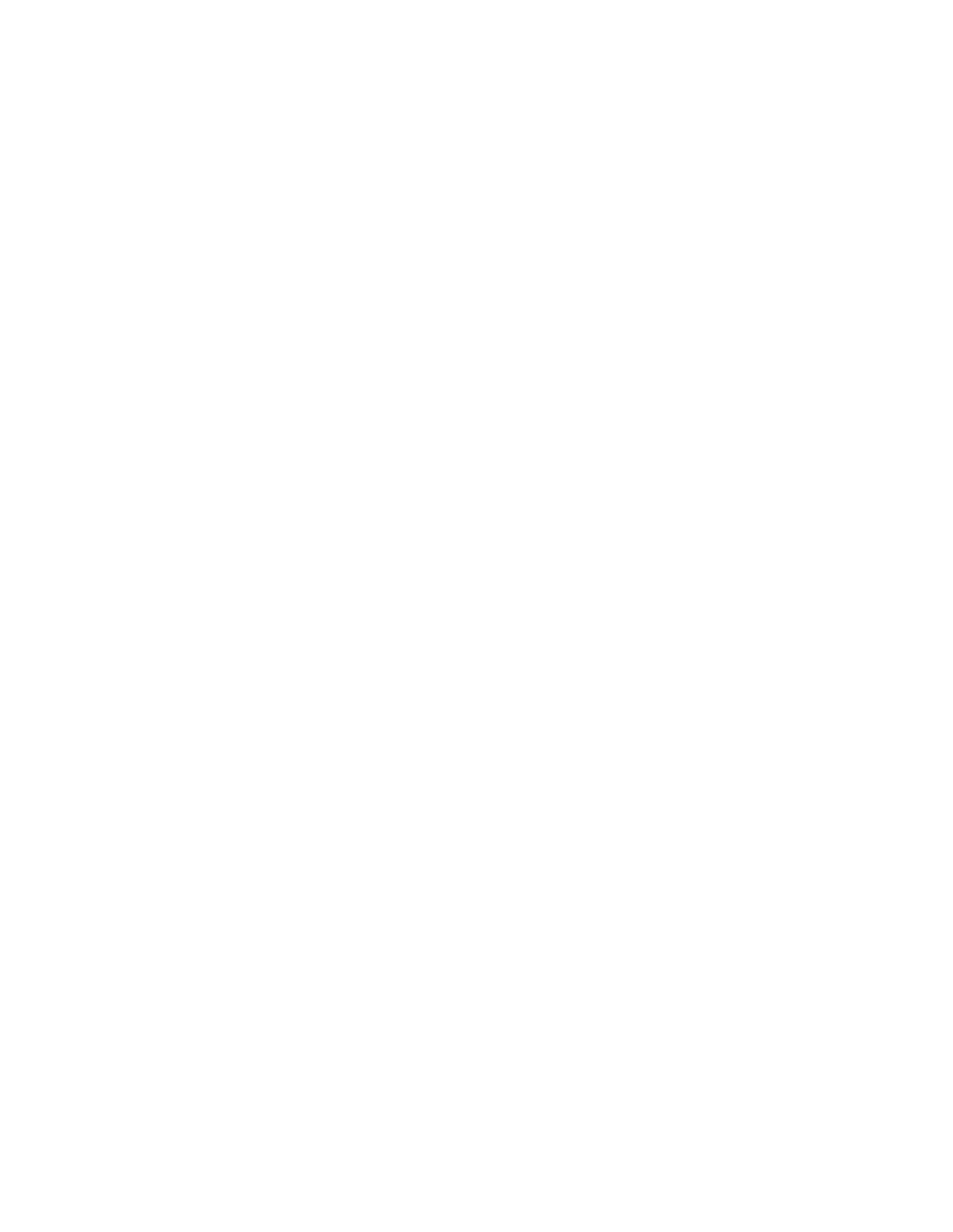

### **TABLE OF CONTENTS**

### **SECTION 1.**

### **Safety Information**

| 1A. |  |
|-----|--|
| 1B. |  |

### **SECTION 2**

### **Safety and General Information**

### **SECTION 3**

### **Installation Instructions**

### **SECTION 4**

### **Start-up and Operation**

| 4A. New Pool and Seasonal Start-up 5 |  |
|--------------------------------------|--|
|                                      |  |
|                                      |  |

### **SECTION 5**

### **Backwashing the Filter**

5A. Backwashing........................................ 6 5B. Filter Disassembly/Assembly................. 7

### **SECTION 6**

### **Maintenance**

| 6A. |  |
|-----|--|
| 6B. |  |

### **SECTION 7**

### **Winterizing the Filter**

7A. Winterizing........................................... 7

### **SECTION 8**

### **Troubleshooting**

| 8A. |  |  |
|-----|--|--|
|-----|--|--|

### **SECTION 9**

#### **Exploded View and Parts List**

| 9B. |                                      |  |
|-----|--------------------------------------|--|
|     |                                      |  |
| 9D. | Jandy <sup>™</sup> SF30-S & SF36-S10 |  |

| <b>Equipment Information Record</b> |                                                                                                                                                                                                                                      |  |  |  |
|-------------------------------------|--------------------------------------------------------------------------------------------------------------------------------------------------------------------------------------------------------------------------------------|--|--|--|
| Initial Pressure Gauge Reading      | (with clean filter)                                                                                                                                                                                                                  |  |  |  |
| Pump Model ________________________ | Horsepower _____________________                                                                                                                                                                                                     |  |  |  |
|                                     |                                                                                                                                                                                                                                      |  |  |  |
|                                     | Notes: <u>with the contract of the contract of the contract of the contract of the contract of the contract of the contract of the contract of the contract of the contract of the contract of the contract of the contract of t</u> |  |  |  |
|                                     |                                                                                                                                                                                                                                      |  |  |  |
|                                     |                                                                                                                                                                                                                                      |  |  |  |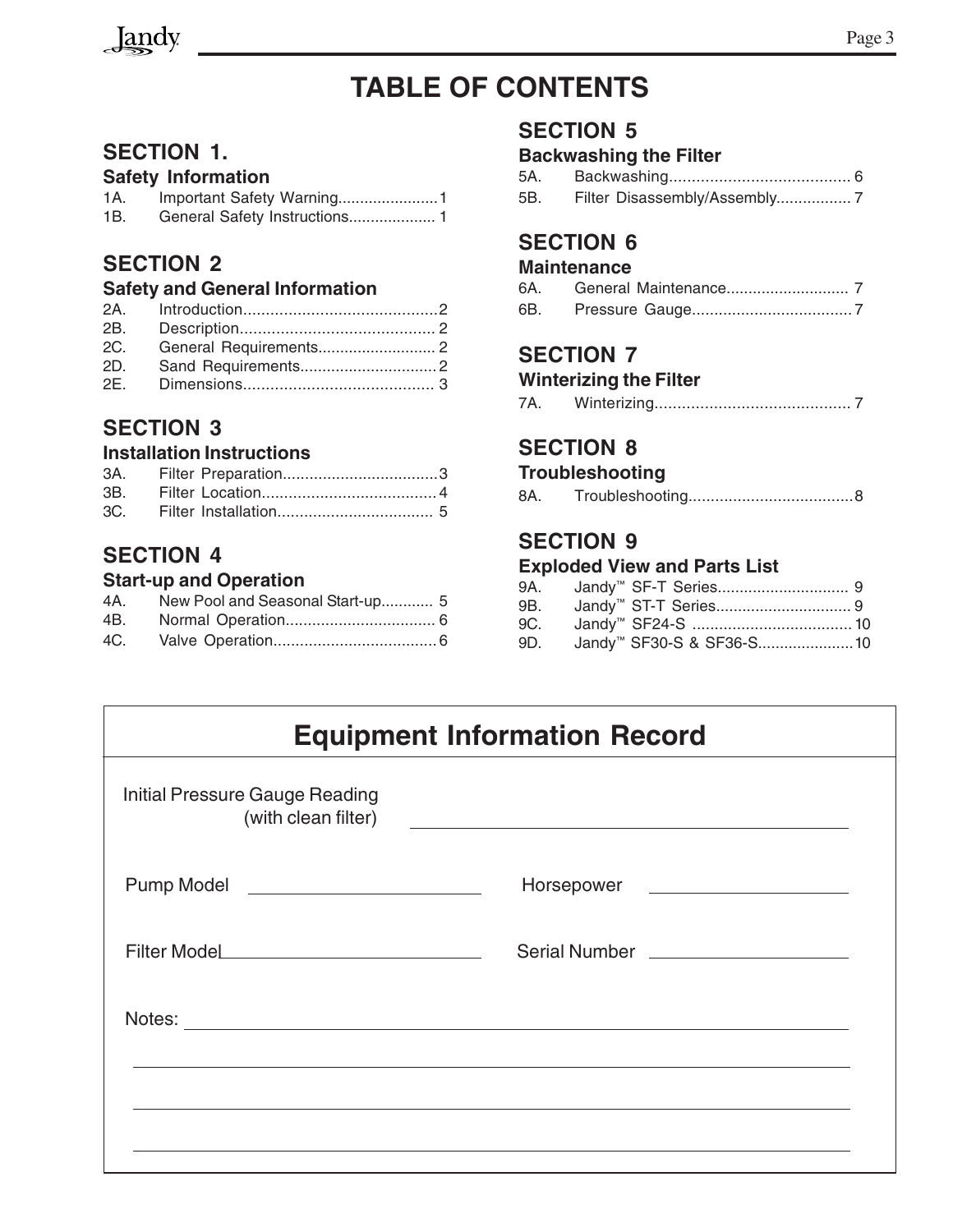### **SECTION 1. Safety Information**

### **1A. Important Safety Warning**

 **WARNING-** NEVER OPERATE THIS FILTER SYSTEM AT MORE THAN 50 PSI.



THIS FILTER OPERATES UNDER HIGH PRESSURE, WHEN ANY PART OF THE CIRCULATING SYSTEM, i.e., FILTER, PUMP, VALVE(S), CLAMPS, ETC. IS SERVICED, AIR CAN ENTER THE SYSTEM AND BECOME PRESSURIZED WHEN THE SYSTEM IS STARTED. TO AVOID THIS POTENTIAL HAZARD, FOLLOW THE INSTRUCTIONS IN THIS MANUAL.

### **1B. General Safety Instructions**



### **ATTENTION INSTALLER:**

This manual contains important information about the installation, operation and safe use of this product. This information should be given to the owner/operator of this equipment.

- 1. Before repositioning valve(s) and before beginning the assembly, disassembly, or any other service of the circulating system; (A) turn the pump **off** and shut off any automatic controls to ensure the system is not inadvertently started during servicing; (B) open the pressure release valve; (C) wait until all pressure is relieved.
- 2. Once service on the circulating system is complete **follow the steps in the"Start-Up and Operation" section of this manual.**
- 3. Maintain circulation system properly. Replace worn or damaged parts immediately.
- 4. Be sure that the filter is properly mounted and positioned according to these instructions.
- 5. SAVE THESE INSTRUCTIONS.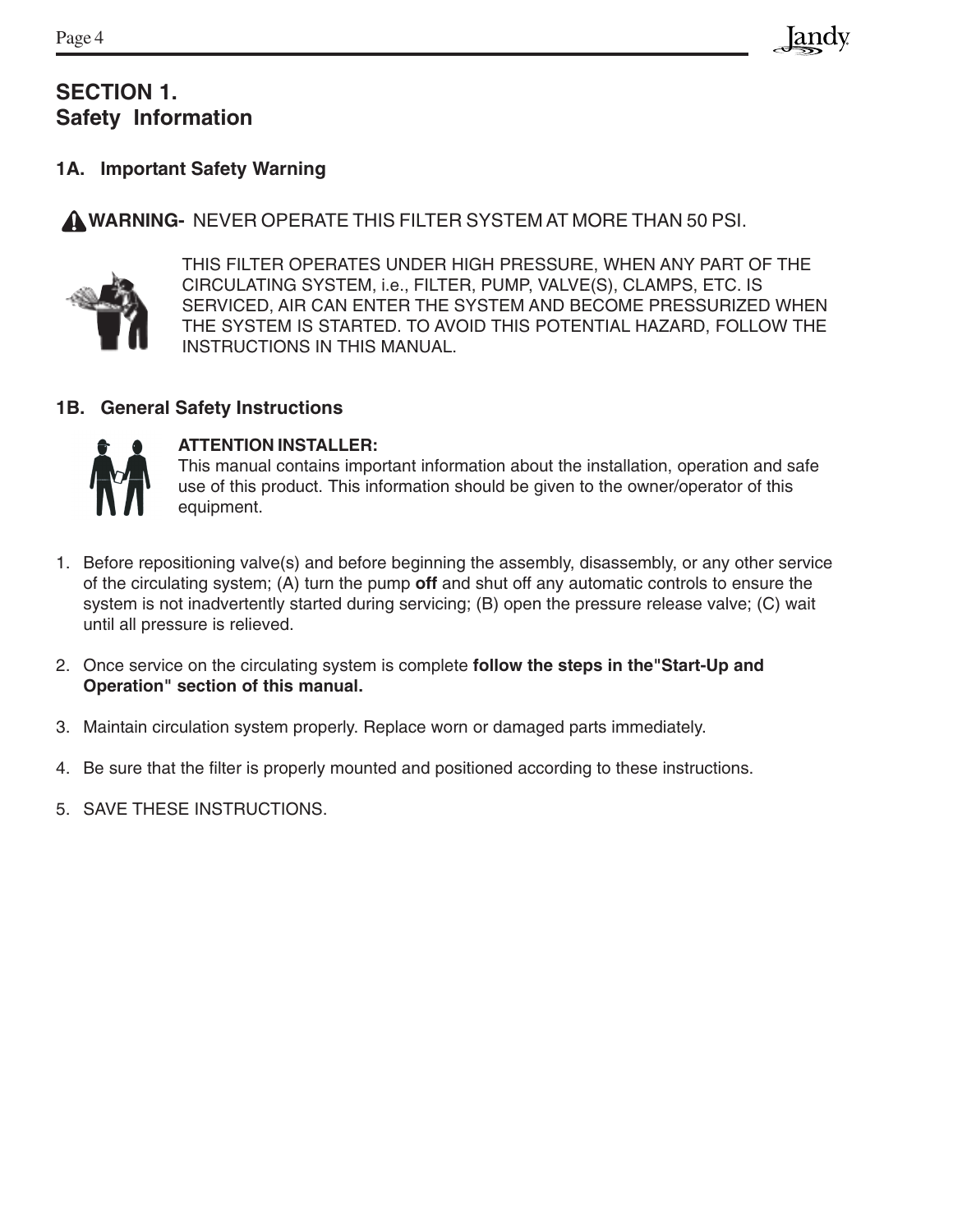### **SECTION 2. General Information**

### **2A. Introduction**

This manual contains information for the proper installation and operation of Jandy™ Sand Filters. Procedures in this manual must be followed exactly. To obtain additional copies of this manual contact us at 415-382-8220, ext. 237. For address information see back cover.

#### **2B. Description**

Debris is collected in the filter as the water flows through the multiport valve (MPV), plumbed to the filter, and directed into the top bulkhead. Dirty water flows into the diffuser at the top of the tank and is directed downward onto the top of the filter sand bed. The debris is collected in the sand bed and the clean water flows through the laterals and lower piping at the bottom of the filter up into the lower bulkhead. Clean water then goes into the MPV and is returned through the piping system to the pool.

As debris collects in the filter, the pressure will rise and water flow to the pool will diminish. The filter will eventually become so plugged with debris that it will be necessary to perform the backwash procedure. It is important to know when to backwash the filter. See Section 4 for further discussion of backwashing the filter.

**Note: A filter removes dirt and other suspended particles, and does not sanitize the pool. Pool water must be sanitized and chemically balanced for clear water.** The filtration system should be designed to meet local health codes. As a minimum, the system should turnover the total volume of water in your pool at least two to four times in a 24 hour period.

#### **2C. General Requirements**

- 1. For best overall performance locate the system as close as possible to the pool.
- 2. The filter should be located on a level concrete slab so that the orientation of the valve outlets are convenient and accessible for the installation and operation of the unit.
- 3. Provide for protection from the weather.
- 4. If fitting a chlorinator and/or any other device into the filtration plumbing circuit, great care must be exercised to ensure that the appliance is installed in accordance with the Manufacturer's Instructions and any Standards that may exist. Incorrect application may void product warranty.
- 5. Provide barrel unions to each item of equipment for future servicing of equipment. All Teledyne Laars/Jandy Products filters come with these type of fittings.
- 6. **The maximum working pressure for SF-T & SF-S filters is 50 psi (for ST-T filters the maximum working pressure is 35 psi). Never subject the filter to pressure exceeding recommended psi, even when conducting hydrostatic pressure tests.**

When performing hydrostatic pressure tests, or when testing for external leaks of the completed filtration and plumbing system, ensure that the maximum pressure the filtration system is subjected to **does not exceed the maximum working pressure of any of the components within the system.**

### **2D. Sand Requirements**

- 1. Use a #20 Silica Sand (for pool filter use only), with a size range of .40-.55mm.
- 2. See Table 1 for recommended quantity of sand required.
- 3. Recommended sands:
	- a. Wedron Silica/Best Sand Co. Sand Grade- .45-.55mm Effective Size- .46mm
	- b. U.S. Silica/Silurian Filter Sand Sand Grade- .45-.55mm Effective Size- .48mm

#### **Table 1. Quantity of sand required**

| Model#        | lbs. |
|---------------|------|
| <b>SF28-T</b> | 450  |
| $SF30-T$      | 500  |
| $SF32-T$      | 600  |
| SF36-T        | 800  |
|               |      |
| $ST20-T$      | 200  |
| $ST24-T$      | 300  |
|               |      |
| $SF24-S$      | 300  |
| <b>SF30-S</b> | 450  |
| SF36-S        | 800  |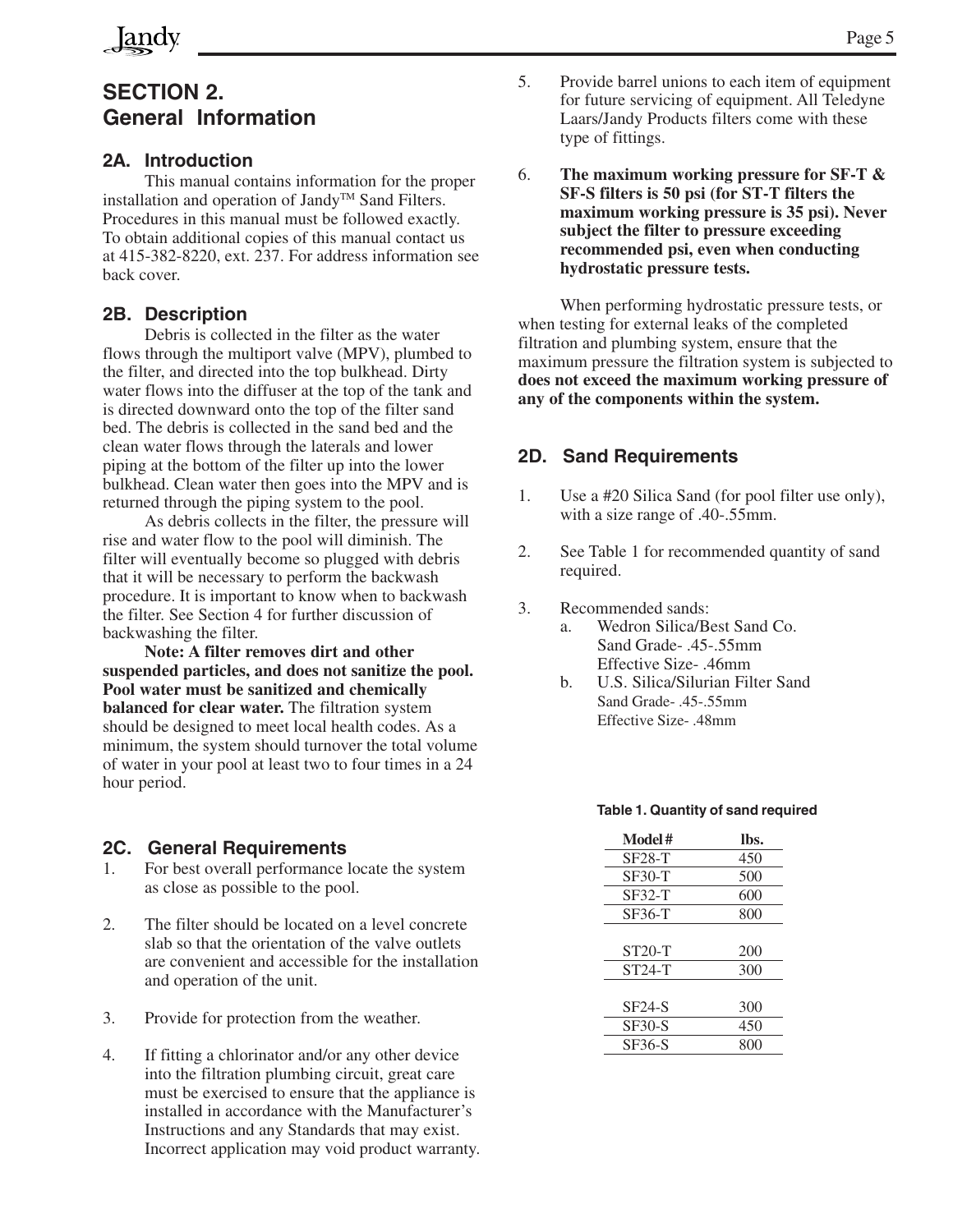Table 2. Dimensions for Jandy<sup>™</sup> ST-T Filters

| Model #  |           |        |           |
|----------|-----------|--------|-----------|
| ST20-T   | $331/5$ " | 231/5" | $213/4$ " |
| $ST24-T$ | $331/5$ " | 731/5" | $253/1$ " |



**Figure 1. Dimensions, ST-T Series**

Table 3. Dimensions for Jandy<sup>™</sup> SF-T Filters

| Model #       |                   | B                 | $\mathbf{\mathcal{L}}$ | Ð        | E.         | К                |
|---------------|-------------------|-------------------|------------------------|----------|------------|------------------|
| <b>SF28-T</b> | $39\frac{1}{2}$ " | $30\frac{1}{4}$ " | 29"                    | 2"       | $\gamma$ " | $4\frac{1}{2}$   |
| $SF30-T$      | 47"               | $37\frac{1}{4}$ " | 31"                    | 21/2"    | 21/2"      | $5\frac{1}{2}$ " |
| $SF32-T$      | $45\frac{3}{4}$ " | $34\frac{1}{2}$   | 33"                    | $21/2$ " | 21/2"      | $5\frac{1}{2}$ " |
| SF36-T        | $47\frac{1}{4}$ " | $381/5$ "         | 37"                    | 21/2"    | 21/2"      | 51/2"            |



**2E. Dimensions Table 4. Dimensions for JandyTM SF-S Filters**

| Model #  |           | ĸ               |                   |           | Е         |
|----------|-----------|-----------------|-------------------|-----------|-----------|
| $SF24-S$ | $321/2$ " | 34"             | $243/4$ "         | $231/5$ " | 2.11/4"   |
| $SF30-S$ | 371/1     | 431/4"          | $30\frac{1}{2}$   | 263/1     | $231/5$ " |
| SF36-S   | 43"       | $49\frac{1}{2}$ | $36\frac{3}{4}$ " | 291/4"    | 26"       |

**Note**: The waste outlet is the same height as the return outlet.



**Figure 3. Dimensions, SF-S Series**

### **SECTION 3. Installation Instructions**

### **3A. Filter Preparation**

- 1. Check carton for any damage due to rough handling in shipment. If carton or any filter components are damaged, notify carrier immediately.
- 2. Carefully remove the accessory package and the filter tank from the carton.
- 3. A visual inspection of all parts should be made now.
- 4. Mount the pressure gauge to the top of the filter. **Note:** On top mount filters, the pressure gauge mounts into the MPV.
- 5. Install the pressure release valve to the top of the filter. **Note:** On top mount filters, the pressure relief knob mounts into the MPV.

**Figure 2. Dimensions, SF-T Series**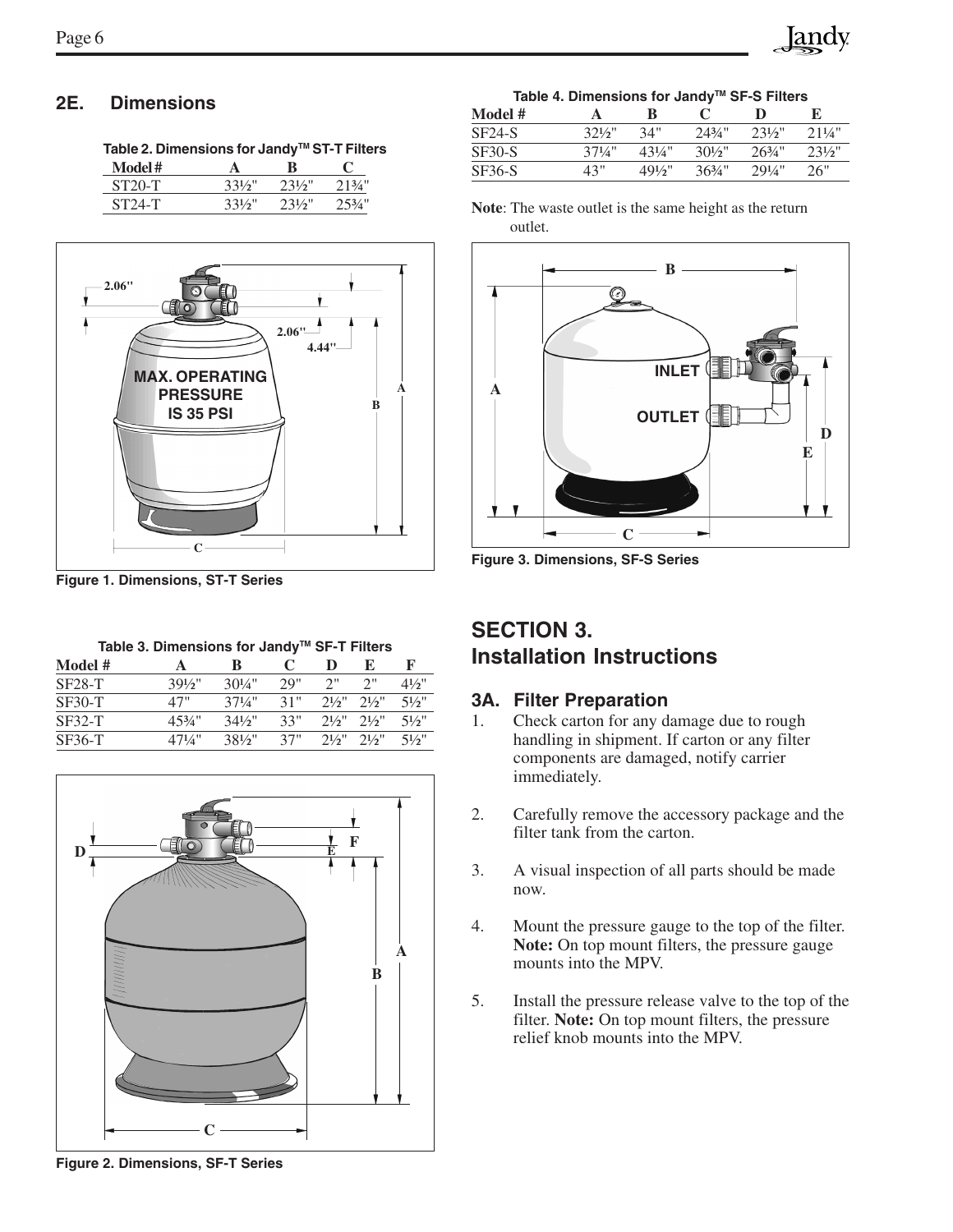### Jandy

### **3B. Filter Location**

- 1. Select a well-drained area, one that does not flood when it rains. Damp, non-ventilated areas should be avoided.
- 2. Provide solid mounting for the filter and pump system. Install system on a concrete slab or solid concrete blocks to avoid risk of settlement. Do not use sand to level the filter, as the sand will wash away. Filter systems, once loaded with media, can weigh up to 800 lbs.
- 3. Install electrical controls at least five (5) feet from the filter. This will allow enough room to stand away from the filter during start-up.
- 4. Allow sufficient clearance around the filter to permit a visual inspection of the entire system (see Fig. 4).

### **WARNING**

Water discharged from an improperly positioned filter or valve can create an electrical hazard and can damage property.

- 5. Position the filter to safely direct water drainage. Align the pressure release valve to safely direct purged air or water.
- 6. If the system is to be located above water level it can be raised 2.5 ft., without affecting the pump efficiency. A check valve is recommended on the suction line to the pump.







**Figure 5. Basic Pool/Spa Combination Plumbing**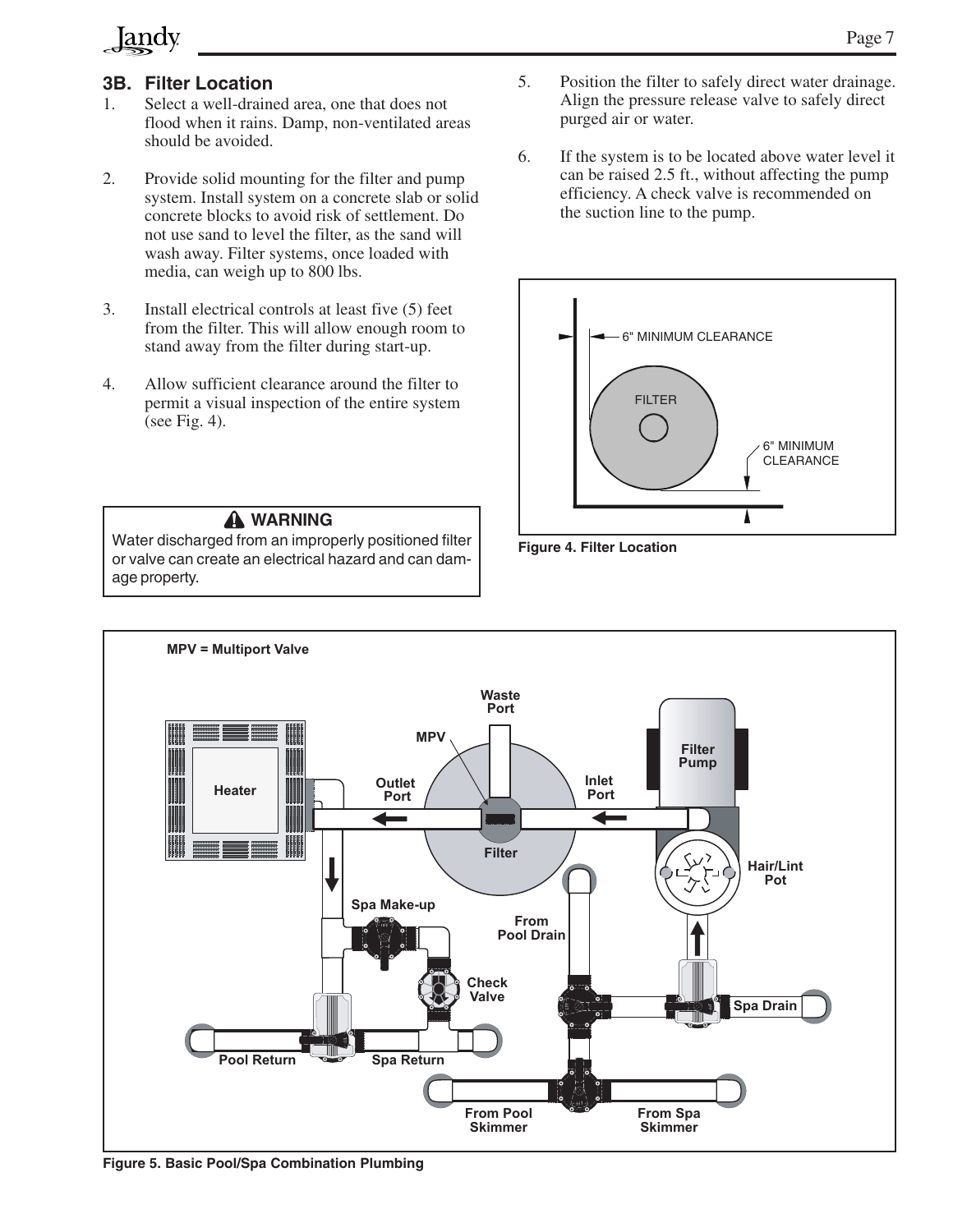7. If the system is to be installed below water level, valves should be on both the suction and return lines to prevent back flow of pool water during any routine servicing that may be required.

#### **3C. Filter Installation**

- 1. This filter operates under pressure. When clamped properly and operated without air in the water system, this filter will operate in a safe manner.
- 2. If doubt exists as to the pressure which the system will be subjected to, install an ASME approved automatic Pressure Relief Valve or Pressure Regulator in the circulation system for the lowest working pressure of any of the components in the system.

#### A Caution

The pressure gauge is the primary indicator of how the filter is operating. Maintain your pressure gauge in good working order.

- 3. Place on the concrete pad, lined up with the inlet/outlet pipes (see Fig. 5).
- 4. To reduce pressure losses, 2" (minimum) piping is recommended.
- 5. For best efficiency use the fewest possible fittings. This will prevent a restriction in the water flow.
- 6. Make all plumbing connections in accordance with local plumbing and building codes. Filter connections are provided with an o-ring seal. **Do not use pipe joint compound, glue or solvent on bulkhead connections.**
- 7. Keep piping tight and free of leaks. Pump suction line leaks may cause air to be entrapped in filter tank or loss of prime at the pump. Pump discharge line leaks may show up as dampness or jets of water.
- 8. Support the inlet/outlet pipes independently to prevent any undue strains on the filter valve.
- 9. Connect the pipes using the unions supplied with the filter. **Do not use teflon tape or pipe dope on any unions.** Assemble the unions dry and hand tighten.
- 10. Be sure that all provisions for waste water disposal meet local, state or national codes. One hundred gallons or more of pool water will be discharged during filter backwashing. Do not discharge water where it will cause flooding or damage.

### **WARNING**

Water discharged from an improperly positioned filter or valve can create an electrical hazard which can cause death, serious injury or property damage.

### **SECTION 4. Start-Up and Operation**

### **WARNING**

**NEVER** operate the filter system at more than 50 pounds per square inch pressure. Operating the filter system in excess of 50 psi can cause the filter lid to be blown off, which can cause death, serious personal injury or property damage.

### **WARNING**

**NEVER** start pump while standing within five (5) feet of the filter. Starting the pump while there is pressurized air in the system can cause the filter lid to be blown off, which can cause death, serious personal injury or property damage.

### **A** Caution

 Do not operate filter at water temperatures above 120° F (65.5° C).

### **4A. New Pool and Seasonal Start-Up**

- 1. With the pump **off**, set MPV to "Backwash" position. Remove the hair/lint pot lid and fill with water. Replace the hair/lint pot lid
- 2. Open pressure release valve on filter or MPV.
- 3. Stand clear of the filter, start the pump and circulate the water backwards through the filter to waste.
- 4. Close pressure release valve when a steady stream of water is moving through the filter.
- 5. Run the pump for approximately five minutes or until waste water is clear (this purges excess fine particles from the system).
- 6. Turn the pump **off**, and move valve handle to the "Rinse" position. Stand clear of the filter, turn pump **on** and circulate the water for 10 seconds.
- 7. Turn pump **off**, move the valve handle to "Filter". Stand clear of the filter, and start the pump.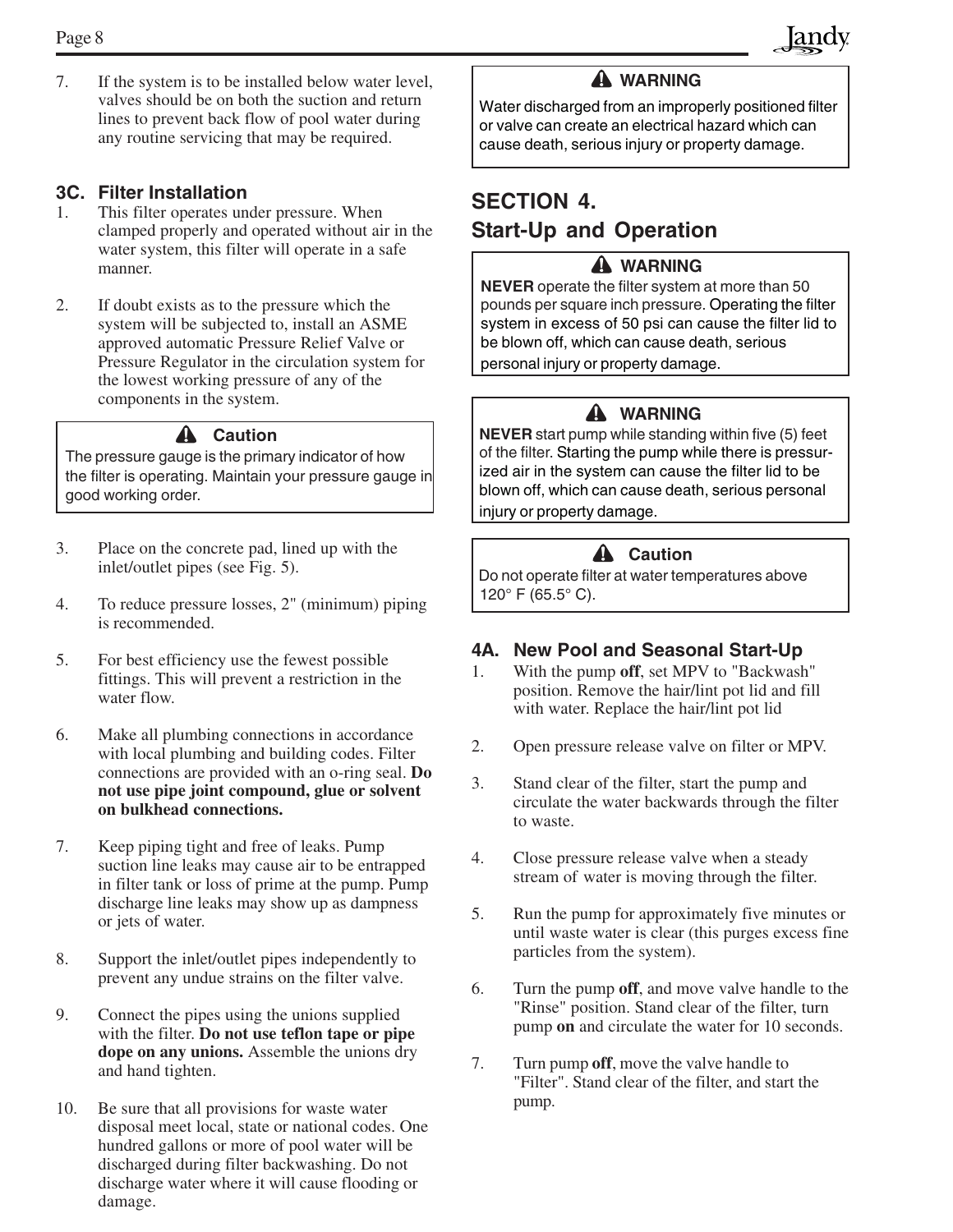### **Jandy**

### **4B. Normal Operation**

- 1. With the pump **off**, set MPV handle to "Filter" position.
- 2. Fill the hair/lint pot, on the pump, with water.
- 3. Open filter pressure release valve, stand clear of the filter, and turn the pump **on.**
- 4. When a steady stream of water comes from the pressure release valve, close the valve.
- 5. With the filter/pump operating, record the initial pressure gauge reading in this manual. When reading is 10 to 12 psi above the initial reading it is time to backwash the filter.

### **4C. Valve Operation**

- 1. The flow of water through a sand filter is controlled by the multiport valve (MPV) which comes completely assembled and ready for operation.
- 2. The handle on top of the MPV can be moved to any of six different positions. The function of each position is described below.

| <b>Valve Position</b> | <b>Function</b>                  |
|-----------------------|----------------------------------|
| <b>FILTER</b>         | Normal filtration and            |
|                       | vacuuming.                       |
| <b>BACKWASH</b>       | Cleaning filter by reversing     |
|                       | the flow.                        |
| <b>RINSE</b>          | Used after backwash to flush     |
|                       | dirt from the valve.             |
| <b>WASTE</b>          | Bypasses filter; used for        |
|                       | vacuuming to waste, or           |
|                       | lowering water level.            |
| <b>RECIRCULATE</b>    | Bypasses filter for circulating  |
|                       | water to the pool.               |
| <b>CLOSED</b>         | Shuts off all flow to the filter |
|                       | and pool.                        |
|                       |                                  |



**Figure 2. Multi Port Valve Handle Positions (shown in Rinse position).**

### **SECTION 5. Backwashing the Filter**

### **Caution**

 Be sure all provisions for waste water disposal meet applicable local, state or national code. 100 gals. or more of pool water will be discharged during filter backwashing. Do not discharge where water will cause flooding or damage.

### **WARNING**

 To avoid equipment damage and personal injury, never change control valve handle while pump is running.

### **5A. Backwashing**

- 1. Turn the pump off.
- 2. With filter pump **off**, set the MPV handle to "Backwash" position.
- 3. Open pressure release valve.
- 4. Stand clear of the filter, and start the pump to circulate the water backwards through the filter to the waste line.
- 5. Close pressure release valve until a steady stream of water is moving through the filter.
- 6. Backwash until water is clear.
- 7. Turn **off** the pump and set the MPV handle to the "Rinse" position.
- 8. Stand clear of the filter, turn **on** the pump then run the pump for one minute.
- 9. Turn **off** the pump and set the MPV handle to the "Filter" position.
- 10. Follow the steps under 4B "Normal Operation" to restart the system.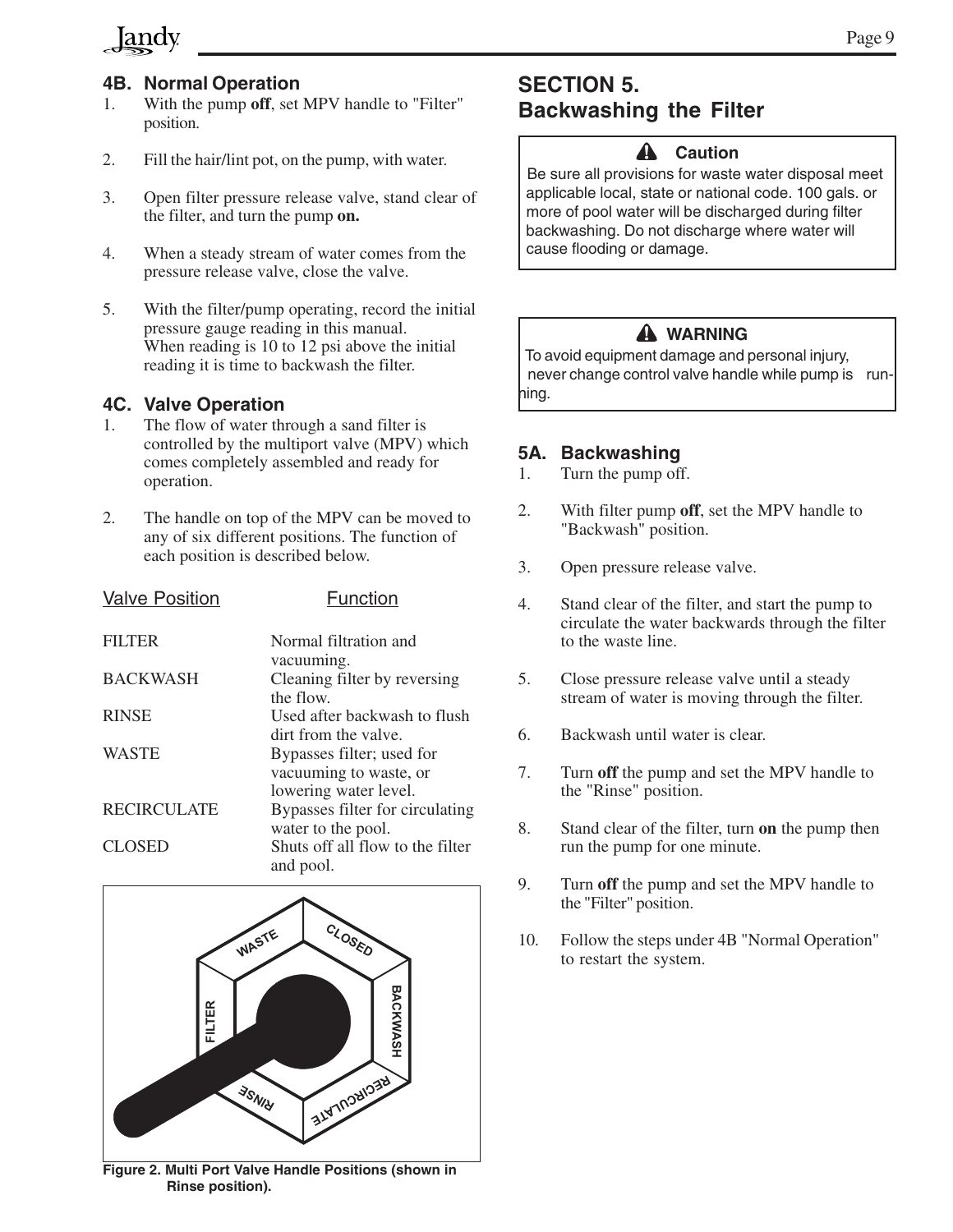### **5B. Filter Disassembly/Assembly**

- 1. Backwash filter according to the instructions under "Backwashing the Filter" (omit this step when first filling a new filter).
- 2. Stop the pump, disconnect the power if necessary.
- 3. Open pressure release valve on top of the filter tank to release all air pressure from inside the tank and system. On models with a top mounted valve, the pressure release valve is on the multiport valve.
- 4. Remove the filter drain plug from the bottom of the tank and drain any water remaining in the system.
- 5. Unscrew the multiport valve (on top mounted models) and remove. On side mounted models unscrew the cap on top of the filter tank.
- 6. Before filling the filter tank with sand, make sure that the correct grade and quantity is used (see Section 2D).
- 7. Before pouring the sand into the filter tank, do a visual check of the laterals. Look for broken or loose laterals. Replace if necessary.
- 8. After removing the top cap, on Side Mount Filter models, there will be one or two funnels visible. Cover these funnels to prevent sand from entering the laterals. Also, cover the breather tube assembly. Be sure to uncover them after step 10.

#### 9. **To eliminate stress on the laterals, fill tank with enough water to cover the laterals. Pour sand in slowly.**

- 10. Wash all sand and debris away from the threads of the filter tank. Remove covers over the funnels.
- 11. When assembling the top cap or MPV, check the o-ring for cracks or tears. Replace if necessary.
- 12. Thread the top cap or MPV into the filter tank. Hand tighten only.

### **SECTION 6. Maintenance**

#### **6A. General Maintenance**

- 1. Wash outside of filter with a mild detergent and water. Rinse off with a hose. Do not use solvents to clean the filter, solvents will damage the plastic components of the filter.
- 2. Inspect the sand bed at least once a year. Remove any foreign material which has not been backwashed out of the system.
- 3. Check pressure during operation at least once a week.
- 4. Remove any debris from the skimmer basket.
- 5. Check pump and filter for any leaks. If any leaks develop, turn **off** the pump and call a qualified pool service technician.

### **6B. Pressure Gauge**

### **Caution**

The pressure gauge is the primary indicator of how the filter is operating. Maintain your pressure gauge in good working order.

- 1. During operation of the filtration system, check the pressure gauge for air or water leaks at least twice a week.
- 2. Keep the pressure gauge in good working order. If you suspect a problem with the gauge, Teledyne Laars/Jandy Products recommends you call a qualified service technician to do any work on the filter/pump system.

### **SECTION 7. Winterizing**

### **7A. Winterizing**

- 1. Turn **off** the pump.
- 2. Open pressure release valve and move the MPV handle to a position between two ports. This will allow air to flow to all ports.
- 3. Remove any drain plugs from the filter.
- 4. Drain system piping of all water.
- 5. Cover the system with a tarpaulin or plastic sheet to protect from the weather.

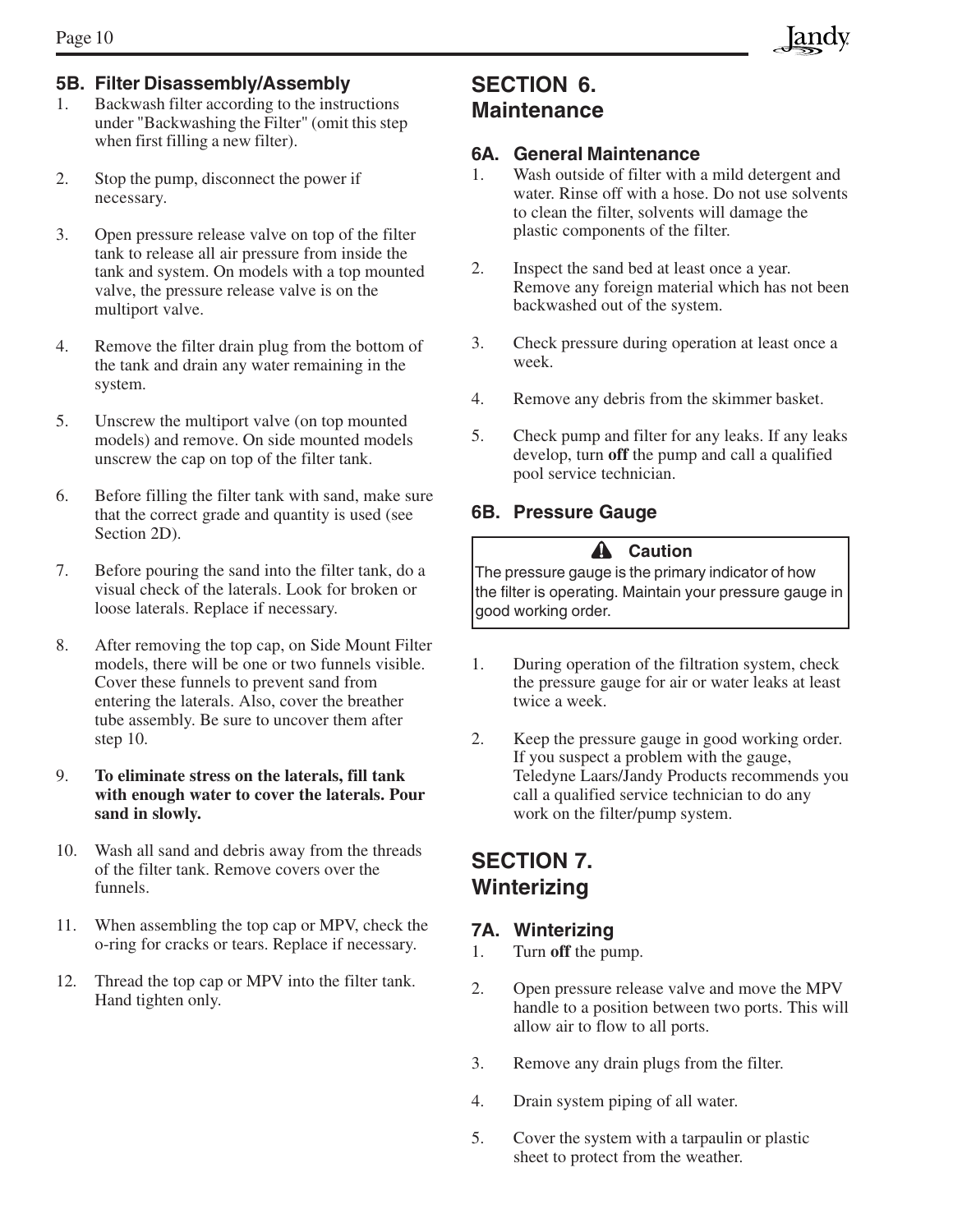

### **SECTION 8. Troubleshooting**

### **8A. Troubleshooting**

1. Teledyne Laars/Jandy Products recommends that you call a qualified service technician to do any work on the filter/pump system. For technical service call 415-382-8220, ext. 260.

| <b>Troubleshooting Guide</b> |                                                                                                                                                                                                                                                                                                                                                                                            |
|------------------------------|--------------------------------------------------------------------------------------------------------------------------------------------------------------------------------------------------------------------------------------------------------------------------------------------------------------------------------------------------------------------------------------------|
| <b>Fault Symptom</b>         | <b>Possible Problems</b>                                                                                                                                                                                                                                                                                                                                                                   |
| Water is not clear.          | Insufficient disinfectant level.<br>Incorrect pool chemistry.<br>Heavy bathing and/or dirt loads.<br>Incorrect flow.<br>Insufficient running times. (Increase pump run time.)<br>Filter is dirty. (Backwash per instructions.)                                                                                                                                                             |
| Low water flow.              | Check strainer baskets for debris.<br>Check for air leaks on suction side.<br>Check for restrictions or blockage in either suction or return lines.<br>Filter needs to be backwashed.<br>Pool water level too low.<br>Pump not primed.<br>Pump impeller vanes blocked.<br>Strainer baskets not being used and/or not being cleaned regularly.<br>Pump operating under speed (low voltage). |
| Short filter cycles.         | Presence of algae, check disinfectant content.<br>Check pH and total alkalinity.<br>Pump output exceeds design flow rate of filter, check pump<br>performance.<br>Ineffective backwash, check conditions.                                                                                                                                                                                  |
| High pressure on start-up.   | Small eyeball fitting in Pool/Spa.<br>Partially closed valve on return line.<br>Too large of pump, check selection.                                                                                                                                                                                                                                                                        |
| Sand returns to pool line.   | Check that connections into multiport valve are correct.<br>Check for damaged or leaky drain plug.<br>Verify that it is filter sand that is returning to the pool. It may be<br>an external source.<br>Broken Laterals. (Call for service.)                                                                                                                                                |

For Technical Service call 415-382-8220, ext. 260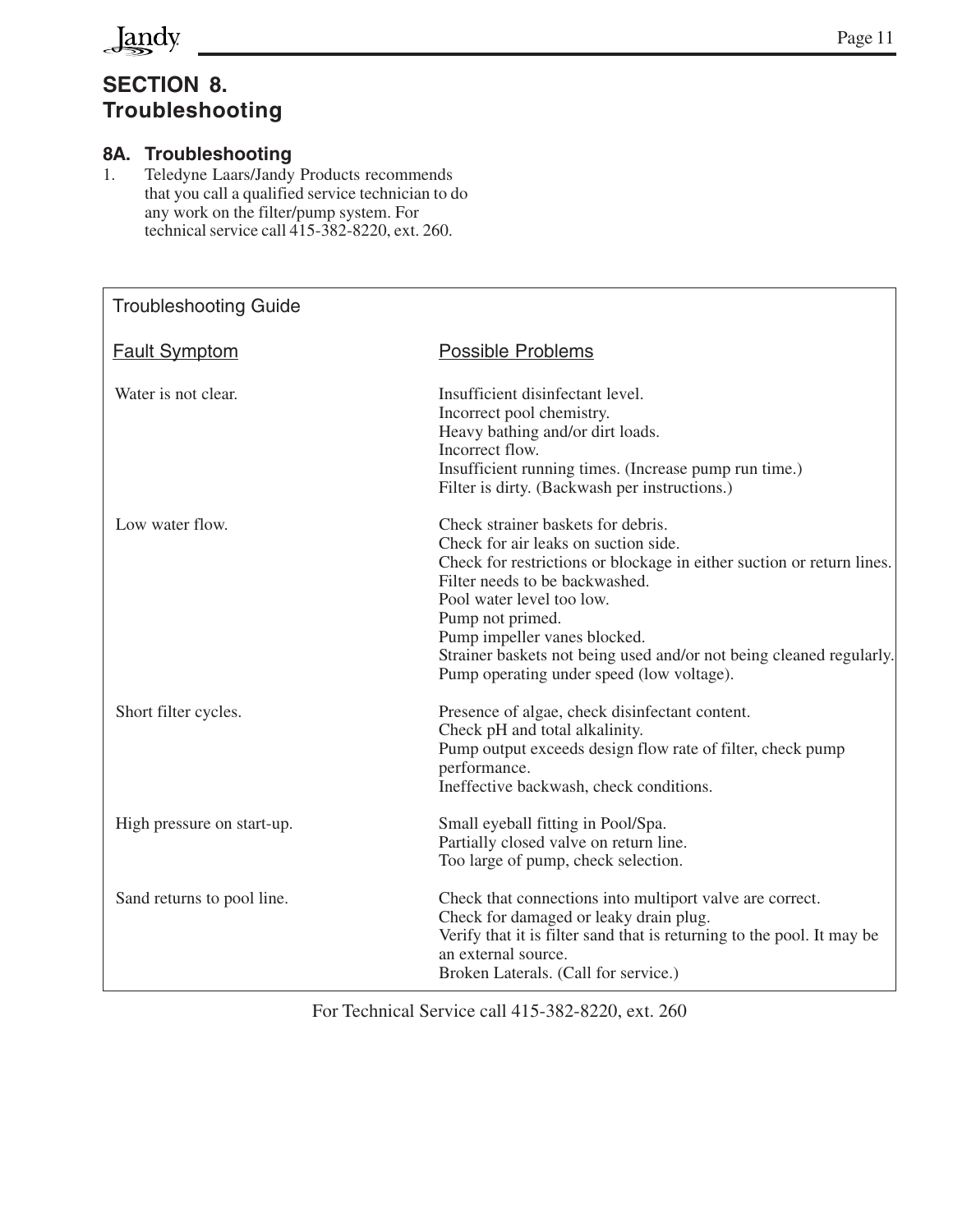# **SECTION 9.**<br>Sectional Views and Parts List

#### **SF24-T Shown Here**



### 9A. Jandy<sup>™</sup> SF-T (Fiberglass, Top **Mount)**

| Key<br>No.     | <b>Description</b>                    | <b>Size</b>         | <b>ORDER</b><br><b>PART NO:</b> |
|----------------|---------------------------------------|---------------------|---------------------------------|
| 1              | Multiport Valve, 11/2", Threaded      | <b>SF24-T</b>       | A0102200                        |
| 1              | Multiport Valve, 11/2", Threaded      | <b>SF28-T</b>       | A0102200                        |
| 1              | Multiport Valve, 2", Bolt down flange | SF30-T              | A0102300                        |
| 1              | Multiport Valve, 2", Bolt down flange | <b>SF32-T</b>       | A0102300                        |
| 1              | Multiport Valve, 2", Bolt down flange | SF36-T              | A0102300                        |
| 2              | Multiport Valve O-ring                | All                 | R0354800                        |
| 3              | Pressure Gauge w/ o-ring              | All                 | R0349300                        |
| $\overline{4}$ | Pressure Relief Valve w/ o-ring       | All                 | R0349200                        |
| 5              | <b>Tank Body</b>                      |                     |                                 |
| 6              | Collector Tube/Lateral                |                     |                                 |
|                | Manifold Assembly, 11/2"              | <b>SF24-T</b>       | R0354901                        |
| 6              | Collector Tube/Lateral                |                     |                                 |
|                | Manifold Assembly, 11/2"              | <b>SF28-T</b>       | R0354902                        |
| 6              | Collector Tube/Lateral                |                     |                                 |
|                | Manifold Assembly, 2"                 | <b>SF30-T</b>       | R0355001                        |
| 6              | Collector Tube/Lateral                |                     |                                 |
|                | Manifold Assembly, 2"                 | <b>SF32-T</b>       | R0355002                        |
| 6              | Collector Tube/Lateral                |                     |                                 |
|                | Manifold Assembly, 2"                 | SF <sub>36</sub> -T | R0355003                        |
| 7              | 75mm Lateral (8)                      | <b>SF24-T</b>       | R0349400                        |
| 8              | 110mm Lateral (8)                     | <b>SF24-T</b>       | R0349500                        |
|                | 200mm Lateral (16)(not shown)         | SF <sub>28</sub> -T | R0350800                        |
|                | 200mm Lateral (16)(not shown)         | <b>SF30-T</b>       | R0350800                        |
|                | 75mm Lateral (8)(not shown)           | <b>SF32-T</b>       | R0349400                        |
|                | 145mm Lateral (8)(not shown)          | <b>SF32-T</b>       | R0349600                        |
|                | 145mm Lateral (16)(not shown)         | <b>SF36-T</b>       | R0349600                        |
| 9              | Lateral End Cap (8)                   | All                 | R0349700                        |
| 10             | Drain Plug Assembly                   | All                 |                                 |

### 9B. Jandy<sup>™</sup> ST-T (Thermoplastic, Top **Mount)**

| Key<br>No.   | <b>Description</b>              | <b>Size</b>   | <b>ORDER</b><br><b>PART NO:</b> |
|--------------|---------------------------------|---------------|---------------------------------|
| $\mathbf{1}$ | Multiport Valve, 1½", Threaded  | All           | A0102200                        |
| 2            | Multiport Valve O-ring          | All           | R0354800                        |
| 3            | Pressure Gauge w/ o-ring        | All           | R0349300                        |
| 4            | Pressure Relief Valve w/ o-ring | All           | R0349200                        |
| 5            | <b>Tank Body</b>                |               |                                 |
| 6            | Collector Tube/Lateral          |               |                                 |
|              | Manifold Assembly, 11/2"        | All           | R0354903                        |
|              | 110mm Lateral (8)(not shown)    | <b>SF20-T</b> | R0349500                        |
| 7            | 75mm Lateral (16)               | <b>SF24-T</b> | R0349400                        |
| 8            | Lateral End Cap (8)             | All           | R0349700                        |
| 9            | Drain Plug Assembly             | All           | R0355100                        |
|              |                                 |               |                                 |

**ST24-T Shown Here**

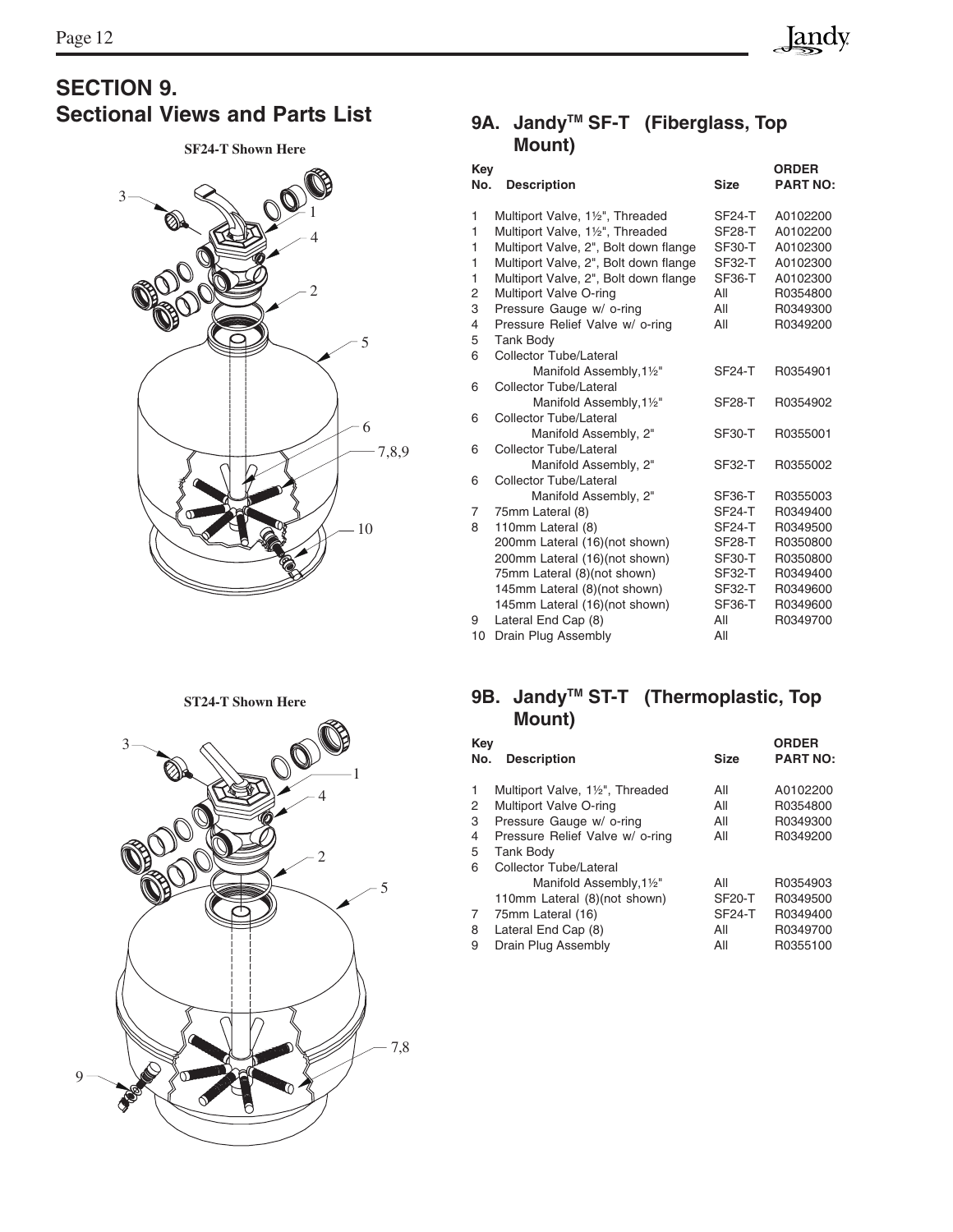## Jandy



### 9C. Jandy<sup>™</sup> SF24-S

| Key<br>No. | <b>Description</b>             | Size                | <b>ORDER</b><br><b>PART NO:</b> |
|------------|--------------------------------|---------------------|---------------------------------|
| 1          | Filter Tank, SF24-S            | SF24-S              |                                 |
| 2          | Lateral, 75mm (8)              | SF <sub>24</sub> -S | R0349400                        |
| 3          | Lateral, 110mm (8)             | <b>SF24-S</b>       | R0349500                        |
| 4          | Lateral Manifold Assembly      | <b>SF24-S</b>       | R0354100                        |
| 5          | Inlet Tube Assembly            | All                 | R0354200                        |
| 6          | Drain Plug Assembly            | All                 | R0355100                        |
| 7          | Half Union, Bulkhead (2)       | All                 | R0354300                        |
| 8          | Gasket, Half Union             | All                 | R0354400                        |
| 9          | Top Cap                        | All                 | R0354500                        |
| 10         | O-ring, Top Cap                | All                 | R0354600                        |
| 11         | <b>Breather Tube Assembly</b>  | All                 | R0352500                        |
| 12         | Funnel (1)                     | All                 | R0354700                        |
| 13         | Pressure Gauge w/o-ring        | All                 | R0349200                        |
| 14         | Air Relief Valve w/o-ring      | All                 | R0349301                        |
| 15         | Lateral End Cap (8)            | All                 | R0349700                        |
| 16         | Half Union (2)                 | All                 | R0339500                        |
| 17         | Accessory Bag w/Half           |                     |                                 |
|            | Unions (2), Pressure Gauge     |                     |                                 |
|            | Air Relief Valve, Instructions | All                 | R0355600                        |



### 9D. Jandy<sup>™</sup> SF30-S & SF36-S

| <b>Key</b><br>No.                                                                                              | <b>Description</b>                                                                                                                                                                                                                                                                                                                                                                                                                                                                                   | <b>Size</b>                                                                                                                                                                                      | <b>ORDER</b><br><b>PART NO:</b>                                                                                                                                                                                      |
|----------------------------------------------------------------------------------------------------------------|------------------------------------------------------------------------------------------------------------------------------------------------------------------------------------------------------------------------------------------------------------------------------------------------------------------------------------------------------------------------------------------------------------------------------------------------------------------------------------------------------|--------------------------------------------------------------------------------------------------------------------------------------------------------------------------------------------------|----------------------------------------------------------------------------------------------------------------------------------------------------------------------------------------------------------------------|
| 1<br>1<br>2<br>3<br>3a<br>4<br>4<br>5<br>5<br>6<br>7<br>8<br>9<br>10<br>11<br>12<br>13<br>14<br>15<br>16<br>17 | Filter Tank, SF30-S<br>Filter Tank, SF36-S<br>Lateral, 75mm<br>Lateral, 145mm<br>Lateral, 200mm (not shown)<br>Lateral Manifold Assembly<br>Lateral Manifold Assembly<br>Inlet Tube Assembly<br>Inlet Tube Assembly<br>Drain Plug Assembly<br>Half Unions, Bulkhead (2)<br>Gasket, Half Union<br>Top Cap<br>O-ring, Top Cap<br><b>Breather Tube Assembly</b><br>Funnel (1)<br>Pressure Gauge w/o-ring<br>Air Relief Valve w/o-ring<br>Lateral End Cap (8)<br>Half Unions (2)<br>Accessory Bag w/Half | <b>SF30-S</b><br><b>SF36-S</b><br>SF30,36<br>SF30-S<br>SF36-S<br><b>SF30-S</b><br>SF36-S<br><b>SF30-S</b><br>SF36-S<br>All<br>All<br>All<br>All<br>All<br>All<br>All<br>All<br>All<br>All<br>All | R0349400<br>R0349600<br>R0350800<br>R0354102<br>R0354103<br>R0354202<br>R0354203<br>R0355100<br>R0354300<br>R0354400<br>R0354500<br>R0354600<br>R0352500<br>R0354700<br>R0349300<br>R0349200<br>R0349700<br>R0339500 |
|                                                                                                                | Unions (2), Pressure Gauge,<br>Air Relief Valve, Instructions                                                                                                                                                                                                                                                                                                                                                                                                                                        | All                                                                                                                                                                                              | R0355600                                                                                                                                                                                                             |
|                                                                                                                |                                                                                                                                                                                                                                                                                                                                                                                                                                                                                                      |                                                                                                                                                                                                  |                                                                                                                                                                                                                      |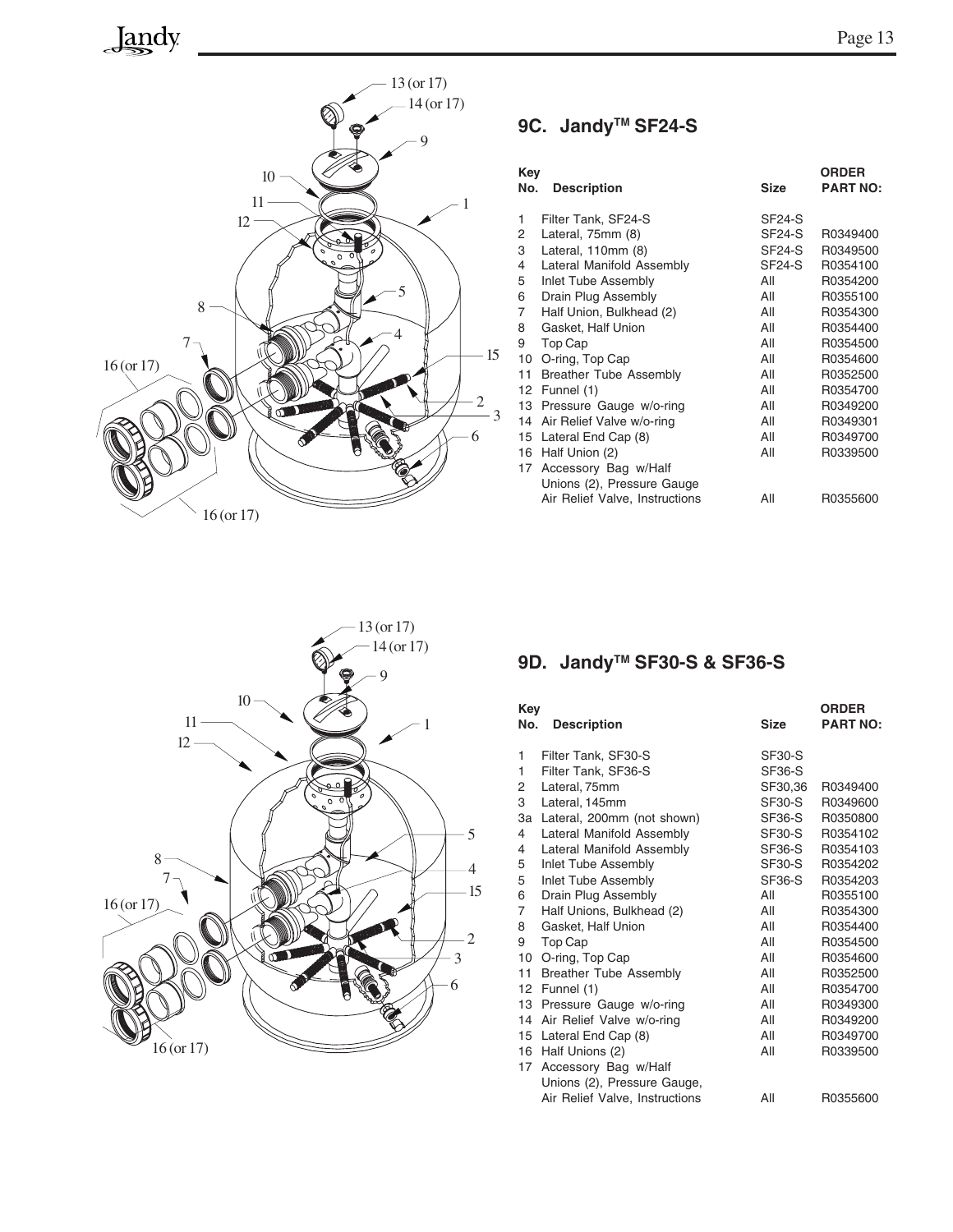### **NOTES**